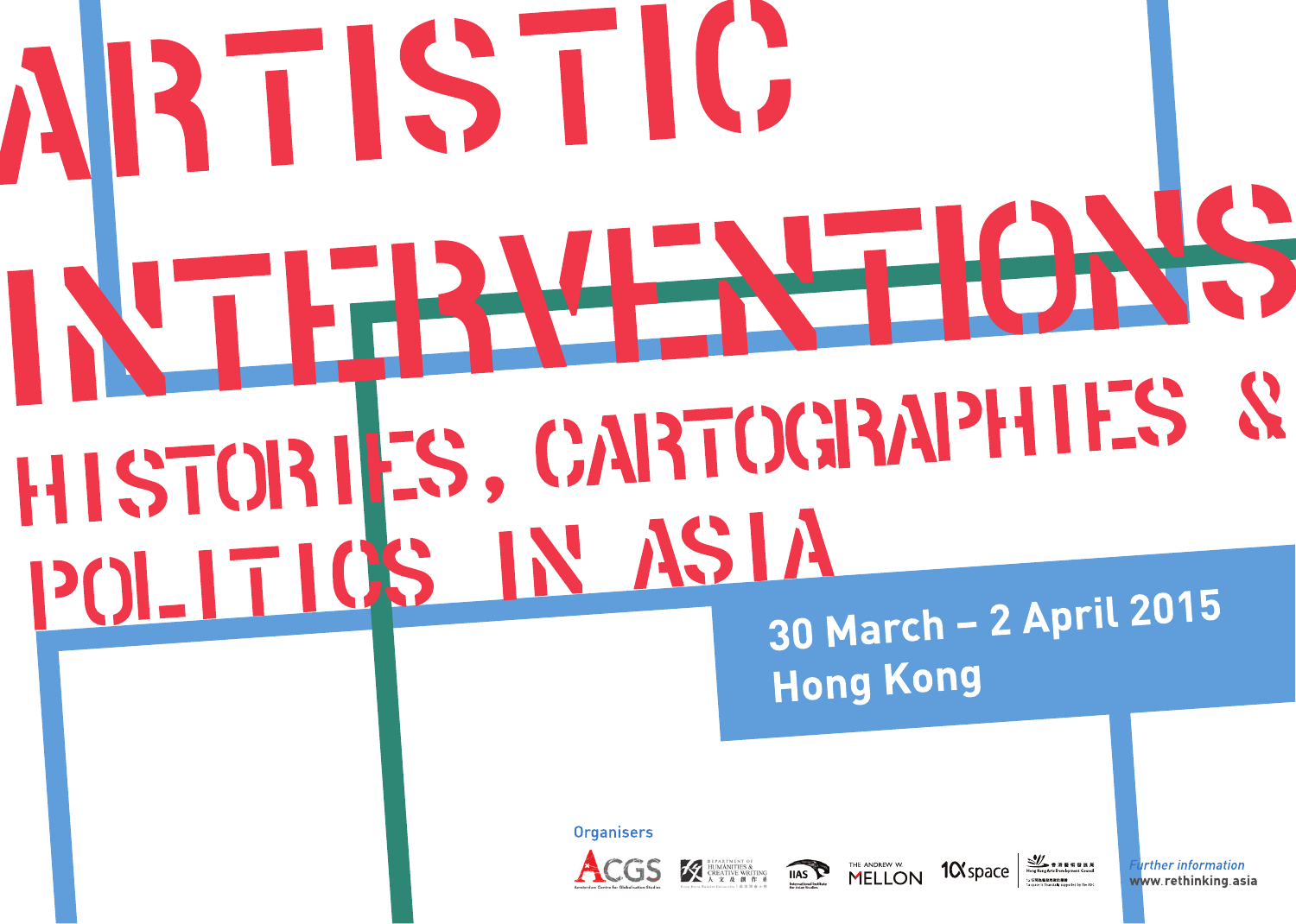## ARTISTIC INTERVENTIONS HISTORIES, CARTOGRAPHIES & POLITICS IN ASIA

## 30 March – 2 April 2015

#### **Workshop**

30 March, FSC 501 31 March, RRS 905 Hong Kong Baptist University Ho Sin Hang Campus, HKBU, 224 Waterloo Road, Kowloon Tong

#### **Roundtables**

1-2 April 1a space Gallery, Hong Kong

#### **Organizers and Sponsors**



ACGS **KREATHER MASP** 

THE ANDREW W.<br>MFI I ON



## **Workshop Background**

The workshop aims to critically interrogate prevailing categorizations of the history and cartography of Asia as institutionalized in Western humanities and open up alternative and new forms of knowledge and practices. A two-day workshop will gather art practitioners, critics, organizers and academics from America, Asia and Europe to present papers and art works contributing to deconstruct the normative categorization and explore different approaches to time and space in Asia. The first day will feature presentations by ten PhD candidates and artists. The second day will cover expert talks and discussions by scholars and practitioners in the art world.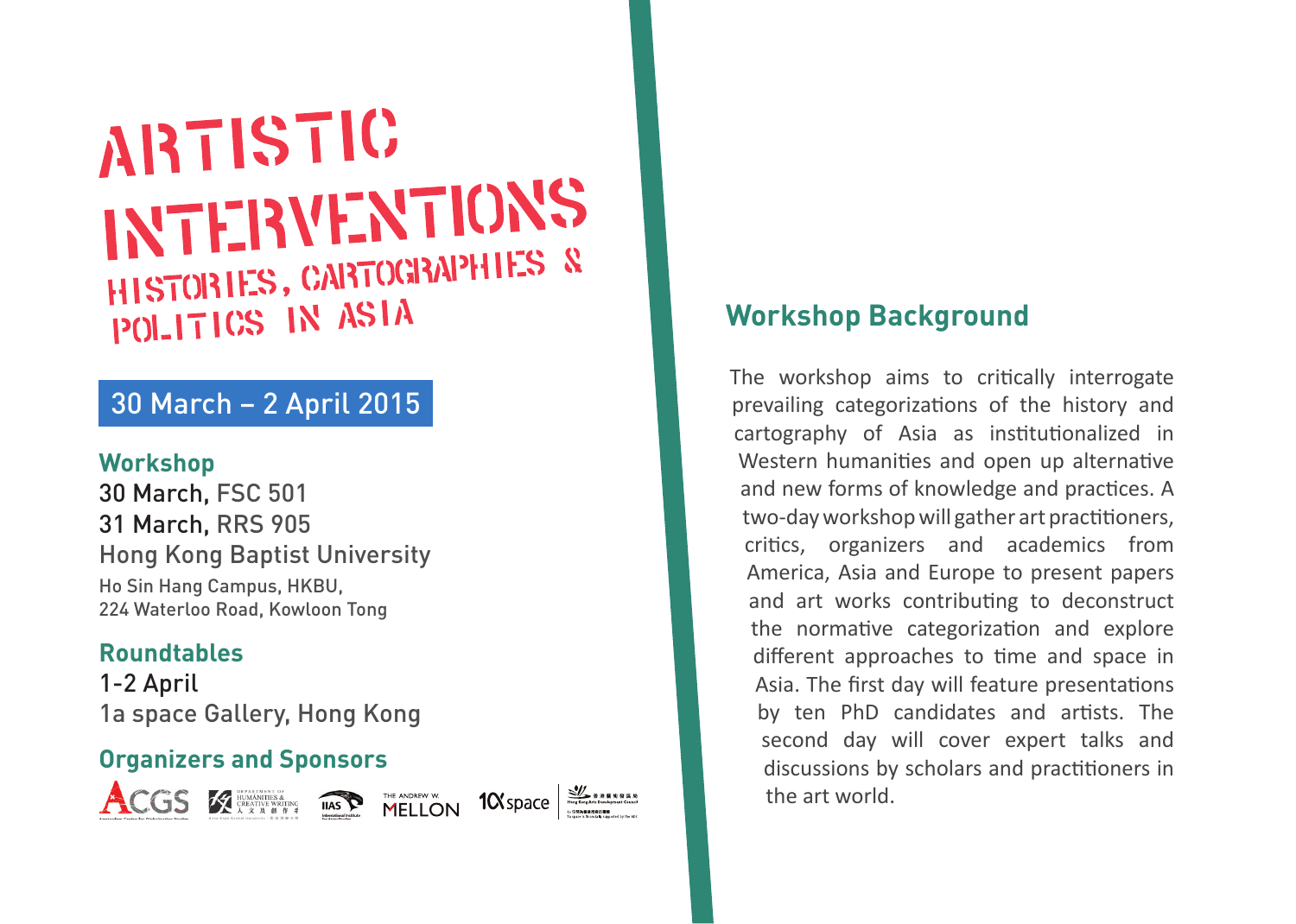#### **9:00 – 9:30 Coffee & Tea**

**9:30 – 10:00 Welcome / Introduction** Philippe Peycam & Organisers

#### **10:00 – 11:00 Session 1** Moderator: Chow Yiu Fai

#### **Everyday**

*Yaminay Nasir Chaudhri / Cell Phone Cities: Mappinglow-res media and the politics of presentation Rune Kobayashi: The role of Art Projects for the aging society of Japan in the context of rural regeneration*

Discussants: Y-Dang Troeung/ Yoshitaka Mouri **11:00 – 12:00 Session 2** Moderator: Chow Yiu Fai

#### **Alternative**

*Christine Ithurbide / Mapping Contemporary Art Spaces in India – Integrating the Social and Spatial Dimensions of Artistic Practices in Bombay Claro Ramirez / From the Ground Up: Back to Square 1 is not Back to Zero*

Discussants: Edwin Jurriëns/ Chen Yun

**12:00 - 12:30 Plenary Discussion**

**12:30 – 13:30 Lunch**

#### Schedule- Workshop

#### **Schedule** Day 1 // **30 March** (Mon)

**Workshop** Venue: FSC501, HKBU

**13:30 – 14:30 Session 3** Moderator: Sadiah Boonstra

#### **Mobility**

*Anneke Coppoolse / Trash, a curatorial: reimagining place in urban Hong Kong Minh Tsai / Tofu 2.0*

Discussants: Viet Le / Gridthiya Gaweewong

#### **14:30 – 15:30 Session 4** Moderator: Sadiah Boonstra

#### **Dissent**

*Jane Jin Kaisen : Reiterations of Dissent Yu Yeuk Mui, Cally: Grey is creative, just not visible*

Discussants: Serge-Aimé Coulibaly/ Chow Yiu Fai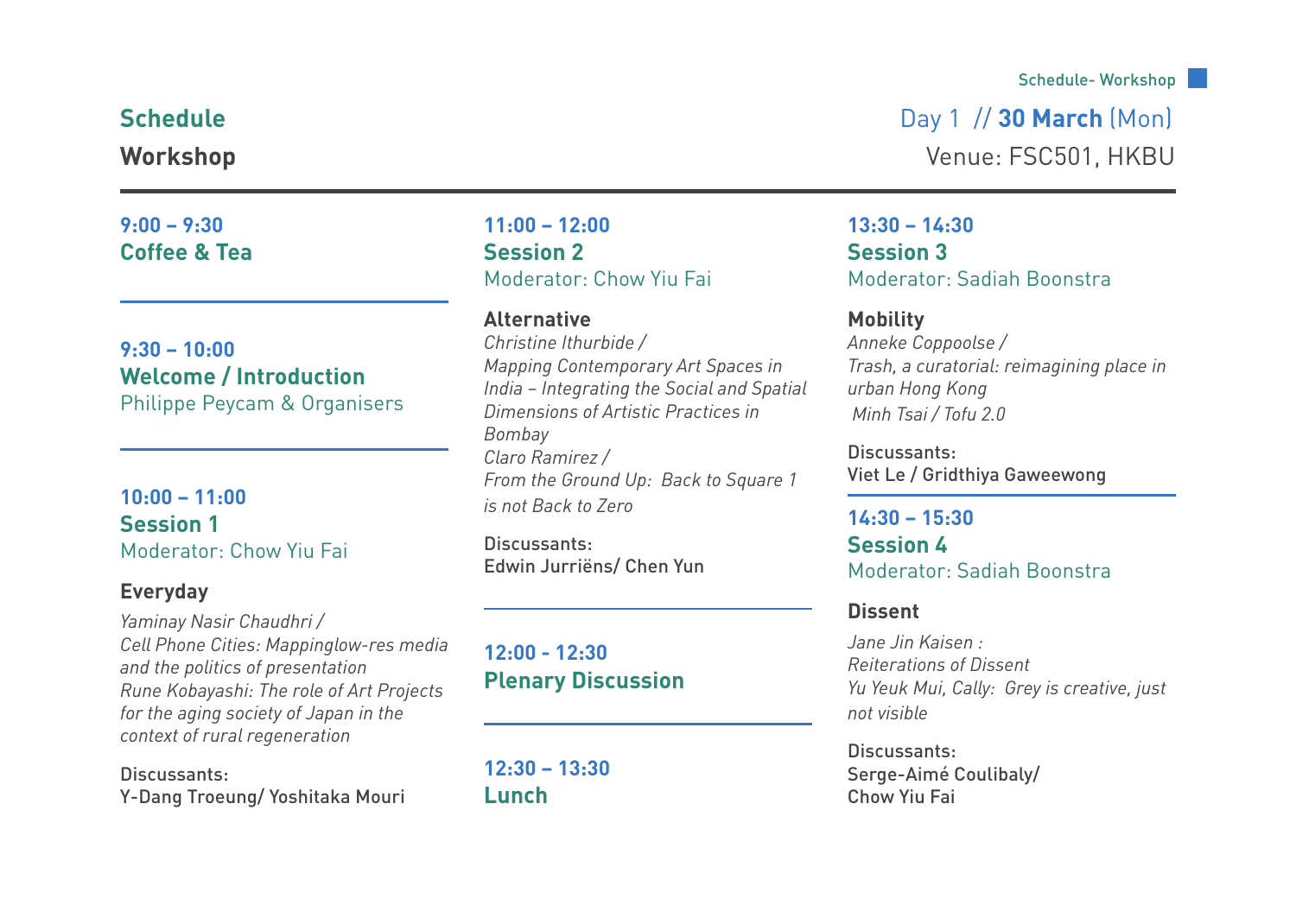#### Schedule - Workshop

Day 1 // **30 March** (Mon)

**Workshop**

**15:30 – 15:45 Coffee Break**

#### **15:45 – 16:45 Session 5** Moderator: Sadiah Boonstra

#### **Community**

*Felicia Low Ee Ping: That Subaltern Stride – The practice of cultural studies and visual art with communities Marloes Van Houten et al: Cross-cultural dance collaboration and local cartographies*

Discussants: Zoe Butt / Jeroen de Kloet

**16:45 – 17:30 Plenary Discussion & Wrap up**  Venue: RRS905, HKBU Venue: RRS905, HKBU

**Dinner (upon invitation) 18:00 Bus at AC Hall** Dining place: Wong Chun Chun Thai Restaurant

#### **21:00 Bus at Wong Chun Chun Thai Restaurant**

Day 2 // **31 March** (Tue)

**9:30 – 10:00 Coffee & Tea**

#### **10:00 – 11:00 Session 1** Moderator: Jeroen de Kloet

*Xing Danwen / Somewhere and Nowhere - my art practice in China's urbanization Yoshitaka Mouri / Translation, Collaboration and (Dis)communication in Contemporary Art in the Digital Era*

#### **11:00 – 12:30 Session 2** Moderator: Jeroen de Kloet

*Pak Sheung Chuen / My experience of making artworks in newspaper Tiffany Chung / Remapping: history and geopolitics in ruins and rubble Tessa Maria Guazon / Artist Collectives and Citizen Initiatives: New cartographies of the city and emerging modes of participation*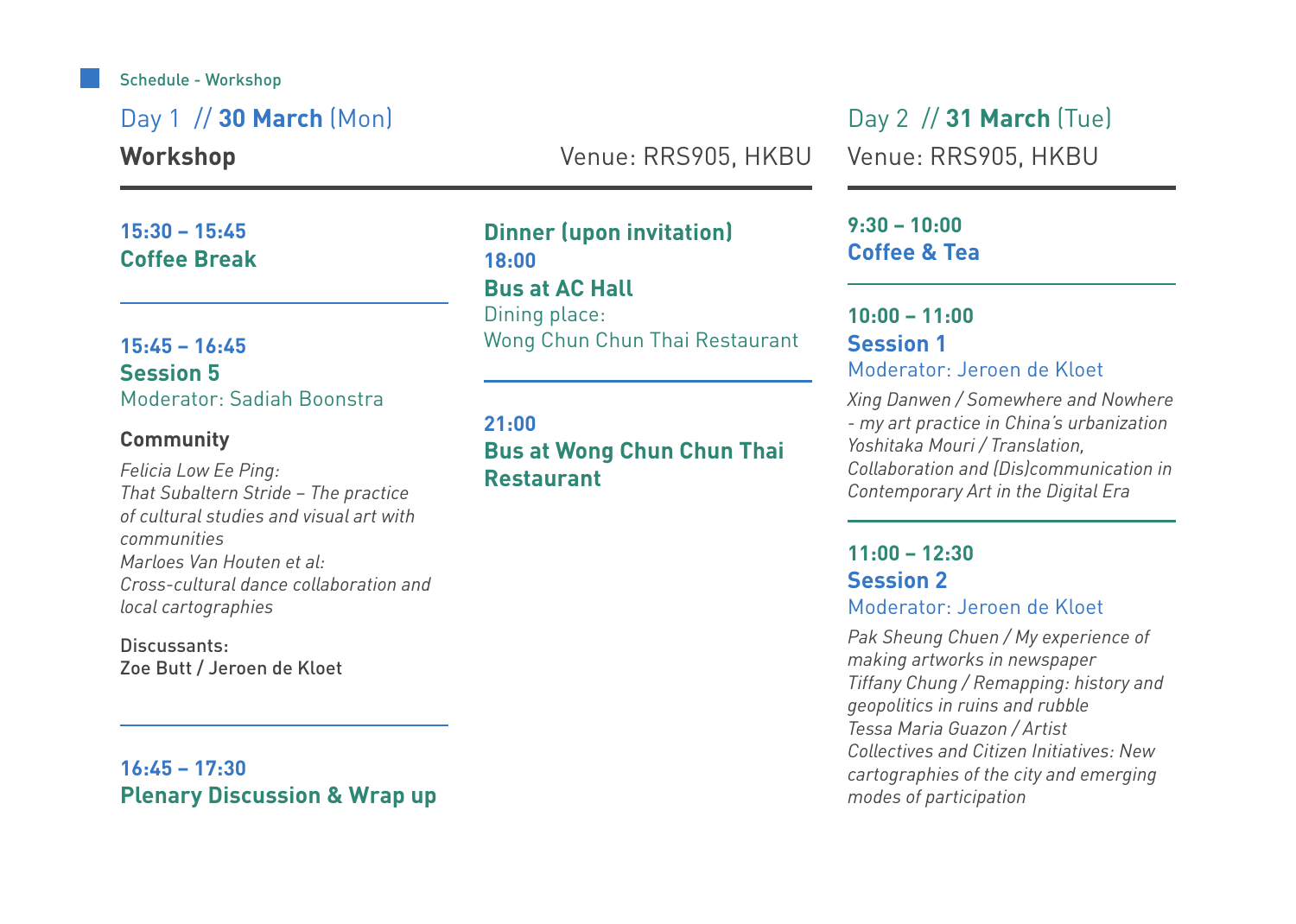#### **12:30 – 13:30 Lunch**

#### **13:30 – 14:30 Session 3** Moderator: Viet Le

*Edwin Jurriëns / Indonesian creative interventions: from art commune to fabrication lab Kingsley Ng / Art in contexts exhibitions beyond the gallery space*

#### Plenary discussion **14:30-15:30 Session 4**

#### Moderator: Viet Le

*Patrick Flores / South by Southeast Satomi Matoba / Utopia in No-Man's-Land*

#### **15:45-17:15 Session 5** Moderator: Viet Le

#### **The (Geo)Politics of Curating**

*Claire Hsu / You can see the nice view of China from here - Notes from the 'Asia' Art Archive Zoe Butt / Conscious Realities Chen Yun / Working Art in Making a Social Archive: Primary Experience in Dinghai Qiao Project Gridthiya Gaweewong / Seeking the strategy to re-engage in Asia*

**17:15-17:30 Wrap Up**

## **Schedule Day 2 // 31 March (Tue)**

**Workshop** Venue: RRS905, HKBU



**15:30 – 15:45 Coffee Break**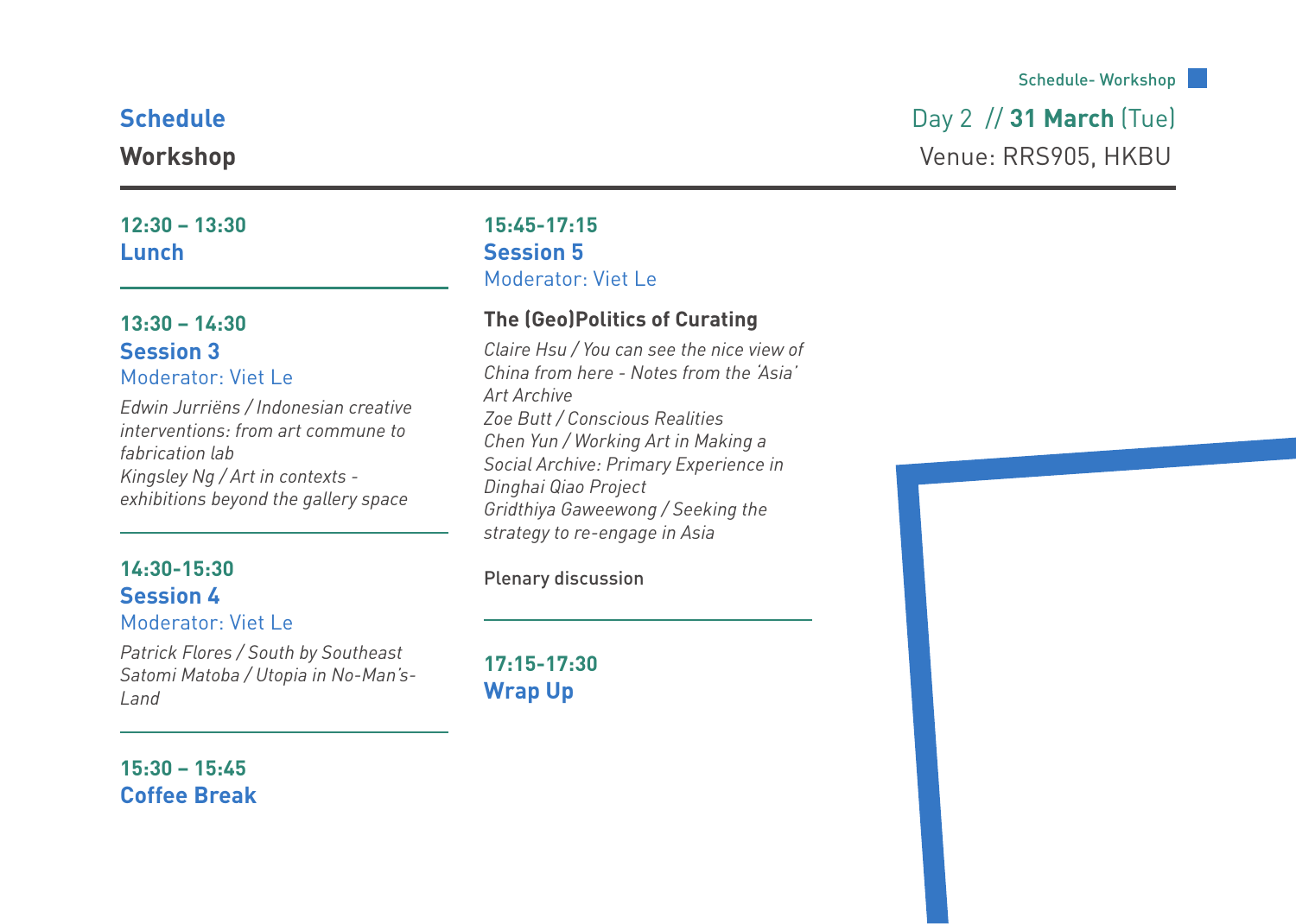# **Roundtable Backgroun<sup>d</sup>**

#### **Introduction**

In these two days we will focus on the fundamental concepts of time and space in the construction of knowledge of and from Asia. While area studies continues the endeavors of knowledge production, its inevitably intricate connections with national histories and geographies are increasingly foregrounded. Knowledge of Asia is still very much constructed by temporal narratives as vigorously and imaginatively as by spatial fixations: in other words, by their histories and geographies. Given that national histories are often deeply entrenched in authoritative discourses that maintain the imagined boundaries of the nationstate, and thereby erase or silence other possible histories and geographies, Prasenjit Duara's call to rescue history  $-$  and geography, we add  $-$  from the nation remains as urgent as ever.

We think of the arts, the role of artists, artist-activists and artist run spaces, as a potential rescue tool, capable of moving beyond traditional paradigms of Western scientific representation. This forum questions how artistic practices can help reimagine both time and space in the context of Asia, when put into an intimate dialogue with area studies and related methodologies and disciplines, such as anthropology, art history, cultural studies and so on. The alleged "rise of Asia" feeds into different nationalisms in the region and beyond, making such reimaginations even more urgent. Its dependency on a meta-discourse on development and modernity are resonances of concepts that are deeply entrenched in social Darwinism, making this discourse on "the rise of Asia" all the more complicated, especially in its denial of human complexity and a human craving for aesthetic and political aspirations.

The roundtable aims to probe into artistic and activist practices that proffer alternate histories and "discrepant modernities" (to use anthropologist Lisa Rofel's term), as well as processes that present different mappings of the world, the country or the city; these will be put in dialogue with area studies knowledge production that also seeks to destabilize existing cartographies and historical accounts. A transnational and diasporic remapping of Asia, in conjunction with exploring its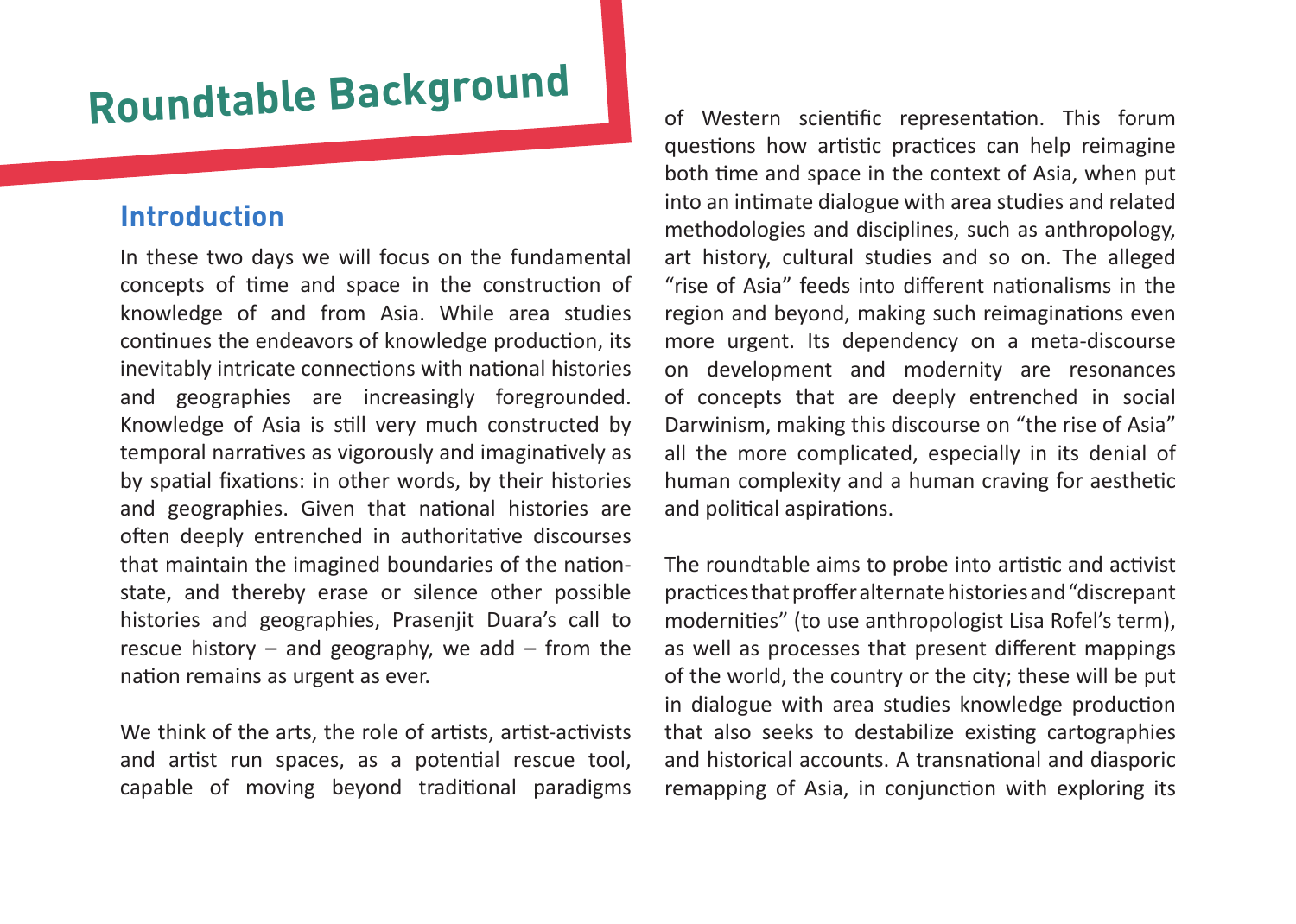multiple histories, holds the potential to question if not undermine emerging nationalisms and prevailing reifications of the idea of "national cultures."

#### **Main themes and organization**

This roundtable brings together artists, writers, curators, and scholars from a wide geographical scope to explore the issues mentioned above. Participants are invited to reflect and freely discuss the possible connections but also disjunctures between the cultural and the academic fields. In addition to sharing ideas and insights in each other's world, the roundtable should lead to recommendations for future collaborative projects bringing artists and academia together.

The roundtable is arranged in four sessions on four different topics and spread over two days. Day one will be devoted to Session 1 to 3. The first session seeks to explore the various views on the categorization of history. The second discussion focuses on remapping Asia. Session three aims to get an idea about how artists deal with reimagining urban contexts. The second day will start with a summary of the first day followed by a field trip to key cultural centers in Hong

Kong. In the fourth session we will break up in smaller groups to discuss future possibilities for research and networks and collaboration. The concluding session is reserved for the participants to present the outcomes of session 4 and jointly think about specific possibilities such as a collaborative frameworks and future (research) projects in which we bring academia and artists together to rethink Asian history, cartography and politics.

#### Session 1 // **Histories**

This session aims at addressing the issue of time. Conventional historiography of Southeast Asia presumes a linear and univocal development from the colonial state, urbanization, modernity, and nationalism towards resistance, revolution, and the independent nation-state. This discussion builds upon the work of scholars such as Walter Benjamin, Prasenjit Duara, Michel-Rolph Truillot, Panivong Norindr, as well as artists and cultural arts activists. We are inspired by Benjamin's assertion that history is not a whole but fragmented, and that our task may be to collect the forgotten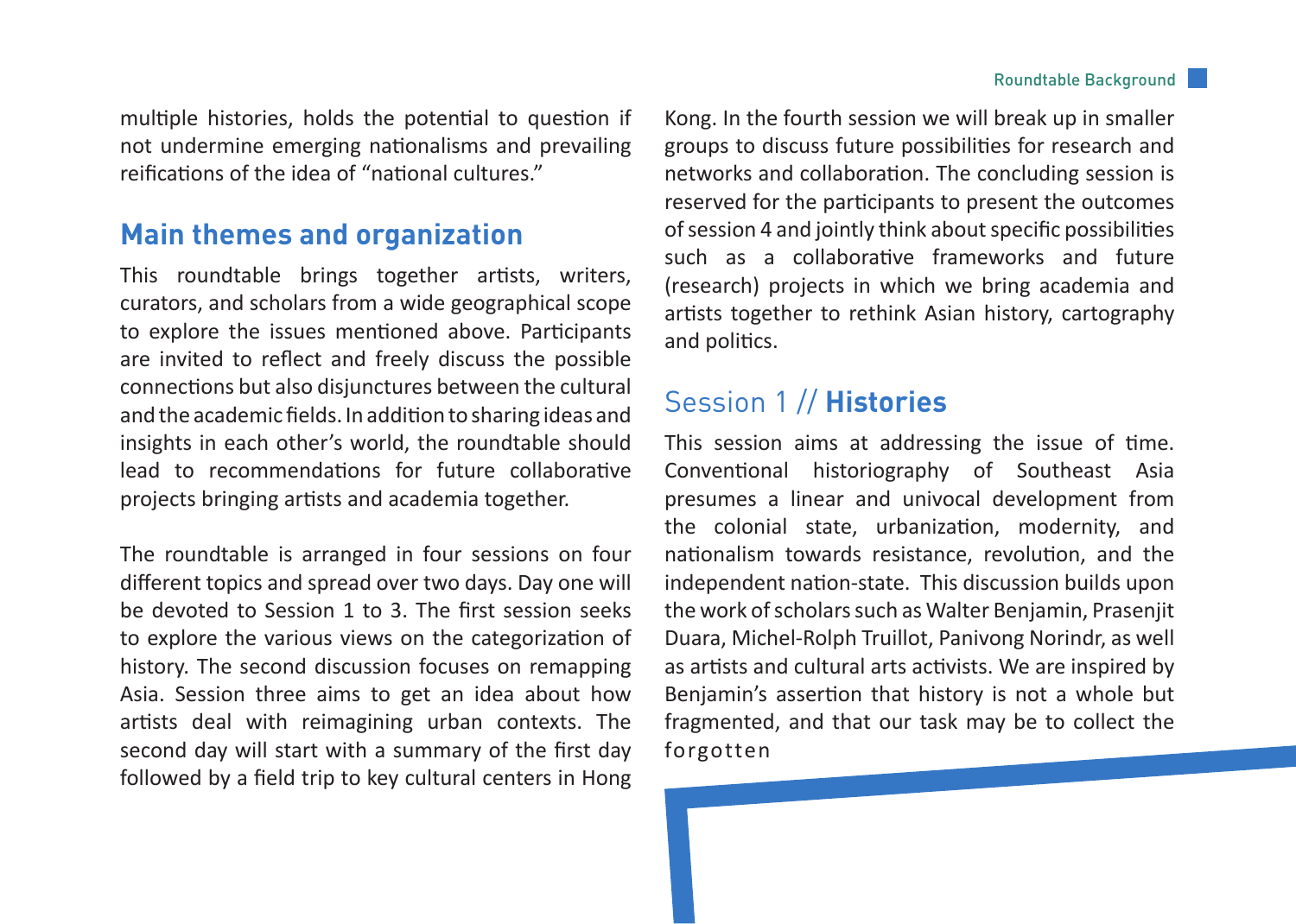or erased fragments as to construct alternative and multiple histories that hold the power to challenge the present. We presuppose that a dialogue between art and area studies may help finding such fragments, and thereby open up an affective world, or a world of affects, as theorized by Spinoza, Deleuze, and Berlant, among others - a world that currently by and large falls outside the dominant paradigms of knowledge and representation.

Session 1 thus seeks to suggest alternative approaches to teleological presumptions of historiography and standard periodization in the histories of Asia. The aim is to challenge state-centered hierarchies and include people's experiences to explore the many faces. We furthermore seek ways in which to include voices of people and how art and artists can work towards opening up multivocal and multivalent histories. This round of discussion should contribute to enrich our narrowly defined objectivist notion of historical narrative by reconsidering lived intimate experiences, memories, traumas, fantasies, alienations, and joys—other modes of being, as Bliss Cua Lim puts it, myriad 'immiscible temporalities.'

In his hybrid calligraphy, Xu Bing, for example, negotiates and deconstructs the alleged connection between Chinese language and culture, and thus shows us that different histories are possible. In Indonesia, Wilman Syanur retells the story of Obama in connection to the president's youth spent in Indonesia and his subsequent forgetting or silencing, in the United States.

#### Session 2 // **Cartographies**

It was not until the eighteenth century that Asia ceased to represent something beyond a technical term used by cartographers. In reaction to the threat of Western colonialism, 'Asia' became a distinctive geopolitical space with common histories, diplomatic ties, trading links, religions, and shared futures. Session 2 aims to confront the issue of space as articulated through the construction and negotiation of boundaries, both real and fictitious, and explore the politics behind this. Maps and cartography have long been imperative to understanding how civilizations have navigated, rationalized, conquered, and shaped territories.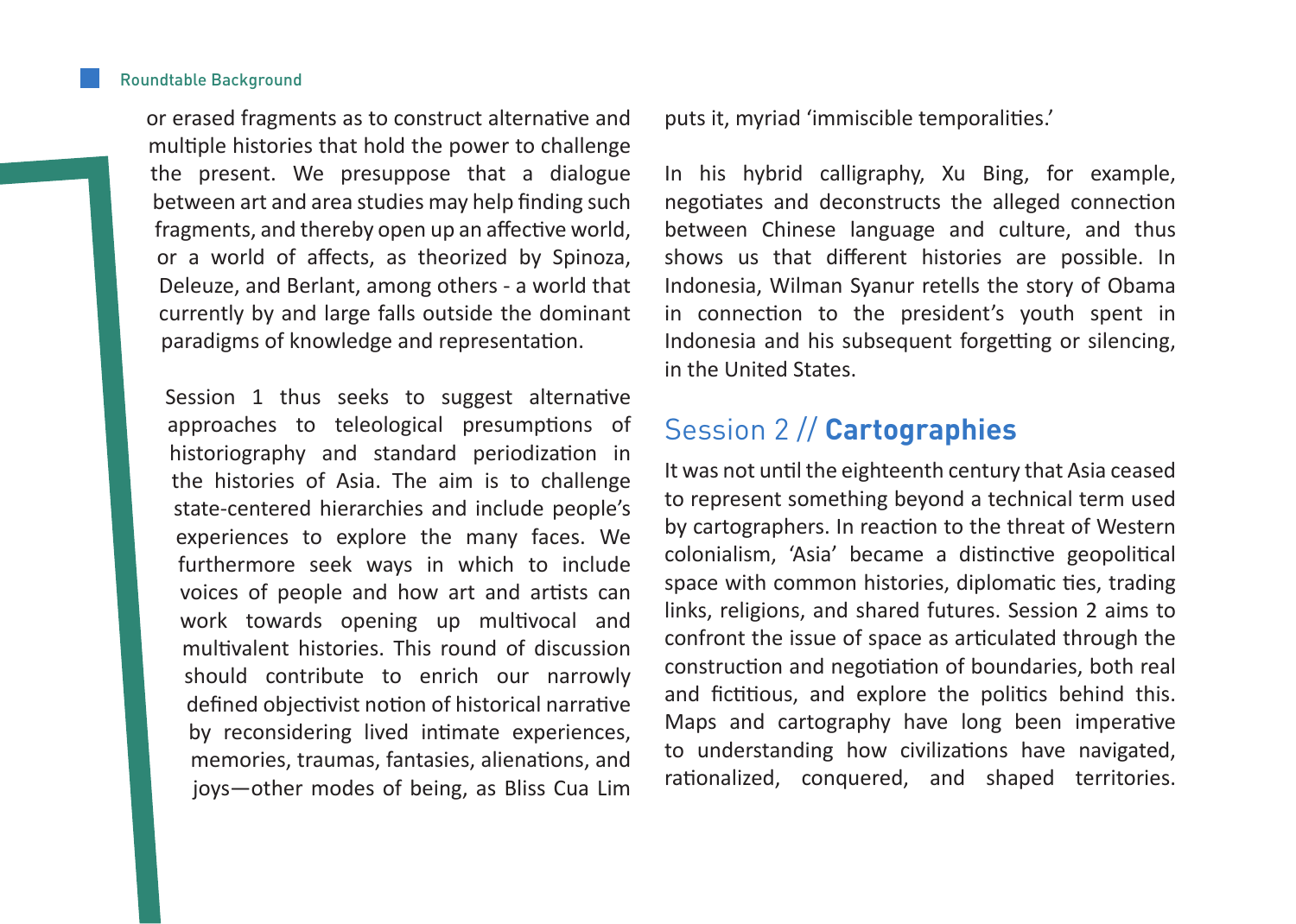In visualizing nations and spatial limitations, maps create illusions of finitude based primarily on invented boundaries and are the result of the agenda of the map-maker and excludes everything that he wants to exclude from its boundaries. They erase movements, migrations, and the entanglements of connected histories and instead produce identities, traditions, and models of existences.

Session 2 explores the way in which transnational connections, borderlands, and local structures influence the ways people experienced and shaped maps. We seek to ask what happens to the reimagination of Asia when new boundaries suddenly make themselves apparent in the world. In Japan, Satomi Matoba creates fictitious maps in which Pearl Harbour and Hiroshima are merged together, thus superimposing different localities that are connected by a troubled history. Tiffany Chung queries fact and fiction, creating palimpsest maps of still-present pasts, current developments and fantastical futures, ranging from the traumatized topographies of French Indochina to the Middle East and beyond.

Following Claire Hsu and Chantal Wong, we ask how

we might deconstruct inherited notions of territories "by activating less visible and/or dormant sites of knowledge and offering new reference points." How can we negotiate "between maps, borders, and systems (nation, history, politics, economy) and terrain that is often slippery and unstable (myth, histories, memory, fiction) yet vital component for considering the formation of territory?"1

*1 Claire Hsu and Chantal Wong (Eds.), Field Notes, Issue 3: Mapping Asia, Hong Kong: Asia Art Archive. See: http://www.aaa.org.hk/FieldNotes/ Details/1210?lang=eng 2 See also http://www.ukna.asia.* 

#### Session 3 // **Urbanities**

In Asia contemporary urban realities and recent transformations are so radical that the very idea of the 'city,' as a recognizable spatial entity, seems to be challenged. Cities greatly expand into rural areas, turn into big agglomerations that are connected by infrastructures, and cause a drain of the rural population.<sup>2</sup>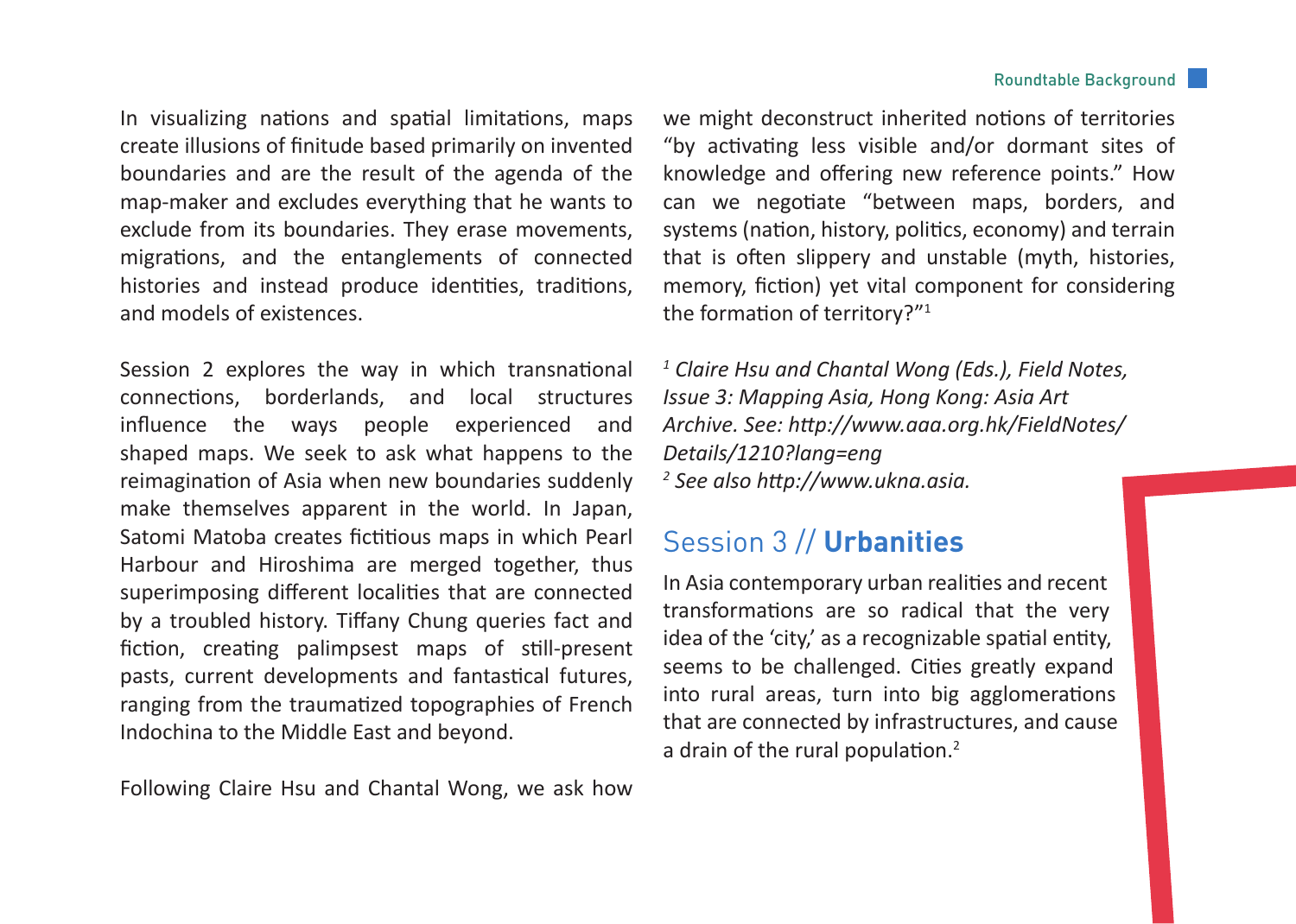#### Roundtable Background

This session questions how artists, activists and scholars imagine Asia's future in urban contexts. In which directions are representations associated to the cities, as spatial, political, and social entities, evolving? What are new meanings of the city, how are they represented in art and how do works of art imagine urban futures for Asia? For instance, Tozer Pak Sheung Chuen travels to Tokyo and chooses to be guided by the page folds, the hidden routes, of a guidebook to experience an alternative city.

We also ask how vice-versa interdisciplinary modes ranging from human geography, area studies, cultural studies, heritage studies, ethnography, among others, can be reconsidered when reimagining urban and rural landscapes and mindscapes.

#### Session 4 // **Towards future directions**

The concluding session aims to formulate feasible outcomes, such as publications and exhibitions, as well as future research projects and network platforms in which scholars, organizers and artists can collaborate to rethink, reimagine 'Asia.' We ask for critical assessment of the actual and prospective roles of scholars, artists, and curators in developing alternative histories, cartographies and urbanities of Asia to create new forms of knowledge and research practices. Based on the foregoing discussions and the fieldtrip, we invite all participants to break up in smaller groups and develop future collaborative projects, research questions or ideas for network platforms and knowledge exchange. Each group will present their ideas in a closing plenary session. We will share new modes and models of collaborations and 'artistic interventions.'

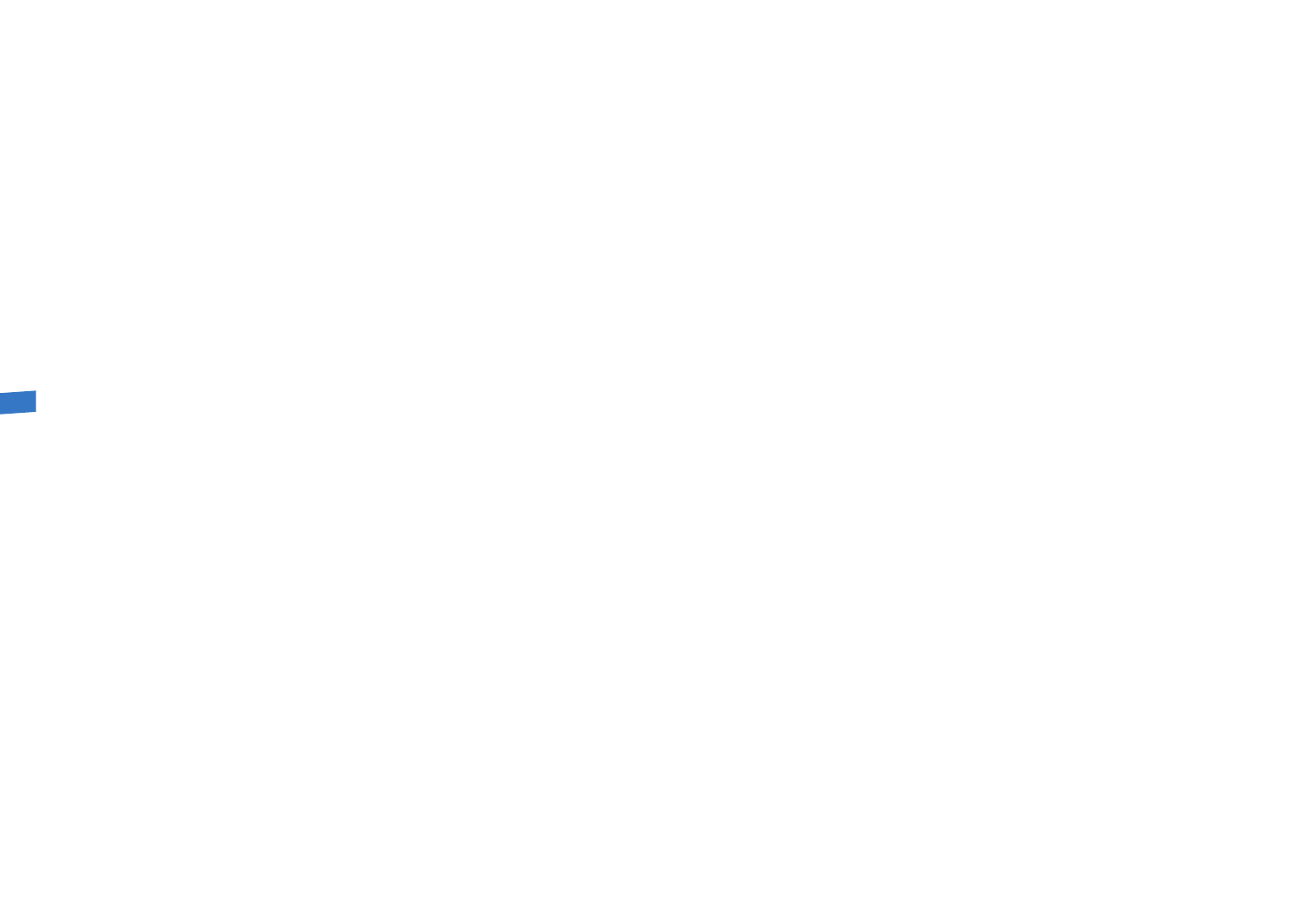Schedule - Roundtable

Day 3 // **1 April** (Wed) **Roundtable 10:00 Bus at NTT 11:00 – 11:15 Welcome with Coffee & Tea 15:30 – 16:00 Break 13:00 – 14:00 Lunch 17:30-18:00 Wrap up 11:15 - 11:30 Introduction 11:30 – 13:00 Session 1 Histories** Moderator: Chow Yiu Fai **16:00 – 17:30 Session 3 Urbanities** Moderator: Ho Kin Chung, Louis **15:00-17:00 Session 4 Futures** Moderator: Philippe Peycam / Jeroen de Kloet **17:00 – 18:00 Wrap Up 14:00 – 15:30 Session 2 Cartographies** Moderator: Sadiah Boonstra **9:00 Bus at NTT 11:30-12:00 Bus at Oil Street Art Space 12:00-13:00 Lunch 13:00 – 14:30 Future Research Proposals for Artistic Interventions 14:30-15:00 Break 10:00-11:30 Visit I Wanna Eat Yummy Yummy** (Choi Yan Chi) Oil Street Art Space **Dinner (upon invitation) 19:00 Bus at Cattle Depot** Dining place: Shek Kip Mei Ban Heung Lau **21:30 Bus at Ban Heung Lau** Venue: 1a space Art Gallery Day 4 // **2 April** (Thurs) Venue: 1a space Art Gallery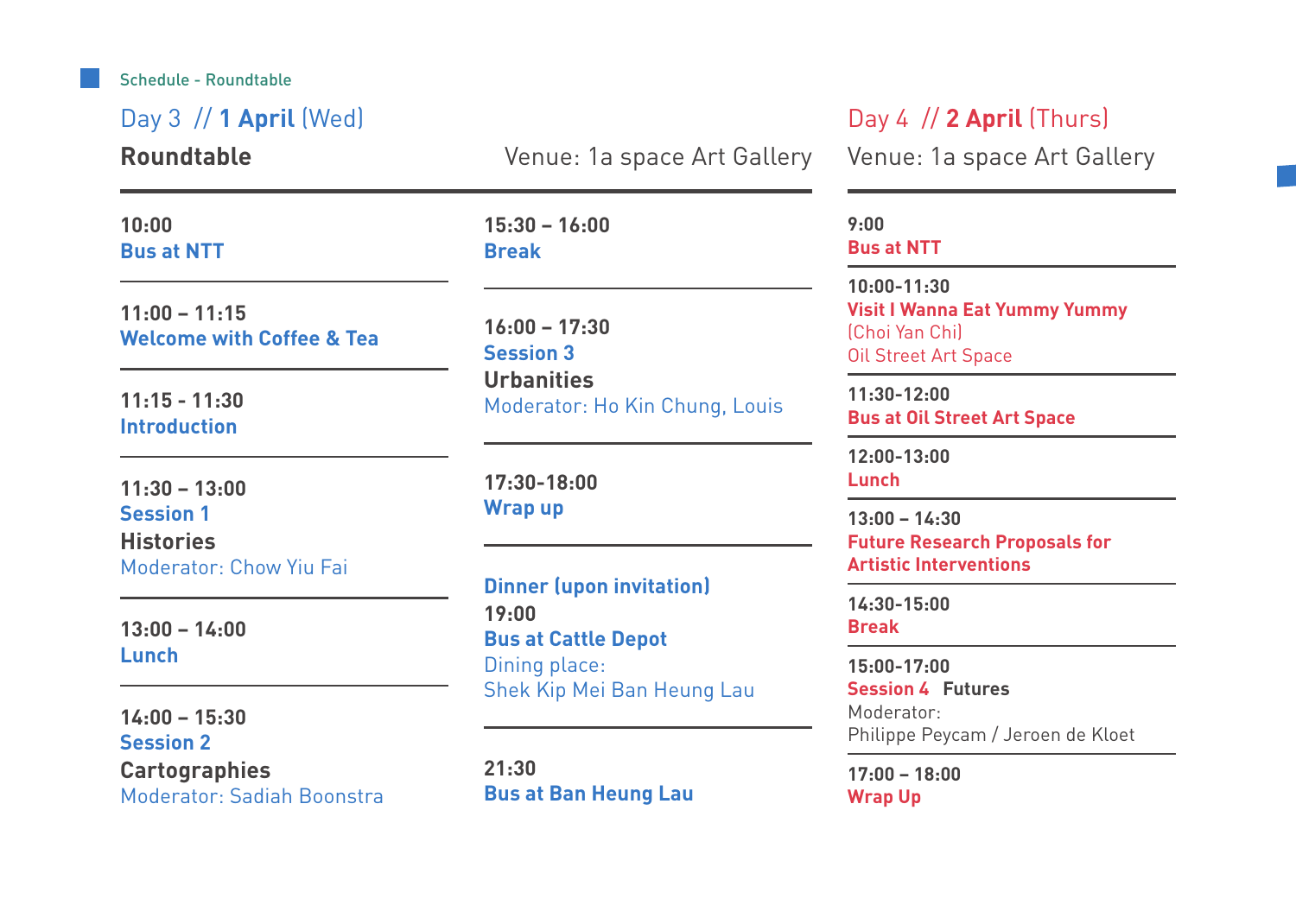# **About the Organizers**

**International Institute for Asian Studies**



The International Institute for Asian Studies (IIAS) is a research and exchange platform based in Leiden, the Netherlands. It encourages the multidisciplinary and comparative study of Asia, and actively promotes national and international co-operation. IIAS acts as a global mediator, bringing together academic and nonacademic institutes in Asia and other parts of the world, including cultural, social and policy organisations. Without excluding other possibly interesting research areas in Asian studies, our focus is on urbanisation, heritage and globalisation. See **www.iias.nl**

**The Andrew W. Mellon Foundation**

## THE ANDREW W **MELLON**

The Andrew W. Mellon Foundation (New York, US) endeavors to strengthen, promote, and, where necessary, defend the contributions of the humanities and the arts to human flourishing and to the wellbeing of diverse and democratic societies. To this end, it supports exemplary institutions of higher education and culture as they renew and provide access to an invaluable heritage of ambitious, path-breaking work. The Foundation makes grants in five core program areas: Higher Education and Scholarship in the Humanities; Arts and Cultural Heritage; Diversity; Scholarly Communications; and International Higher Education and Strategic Projects. See **www.mellon.org**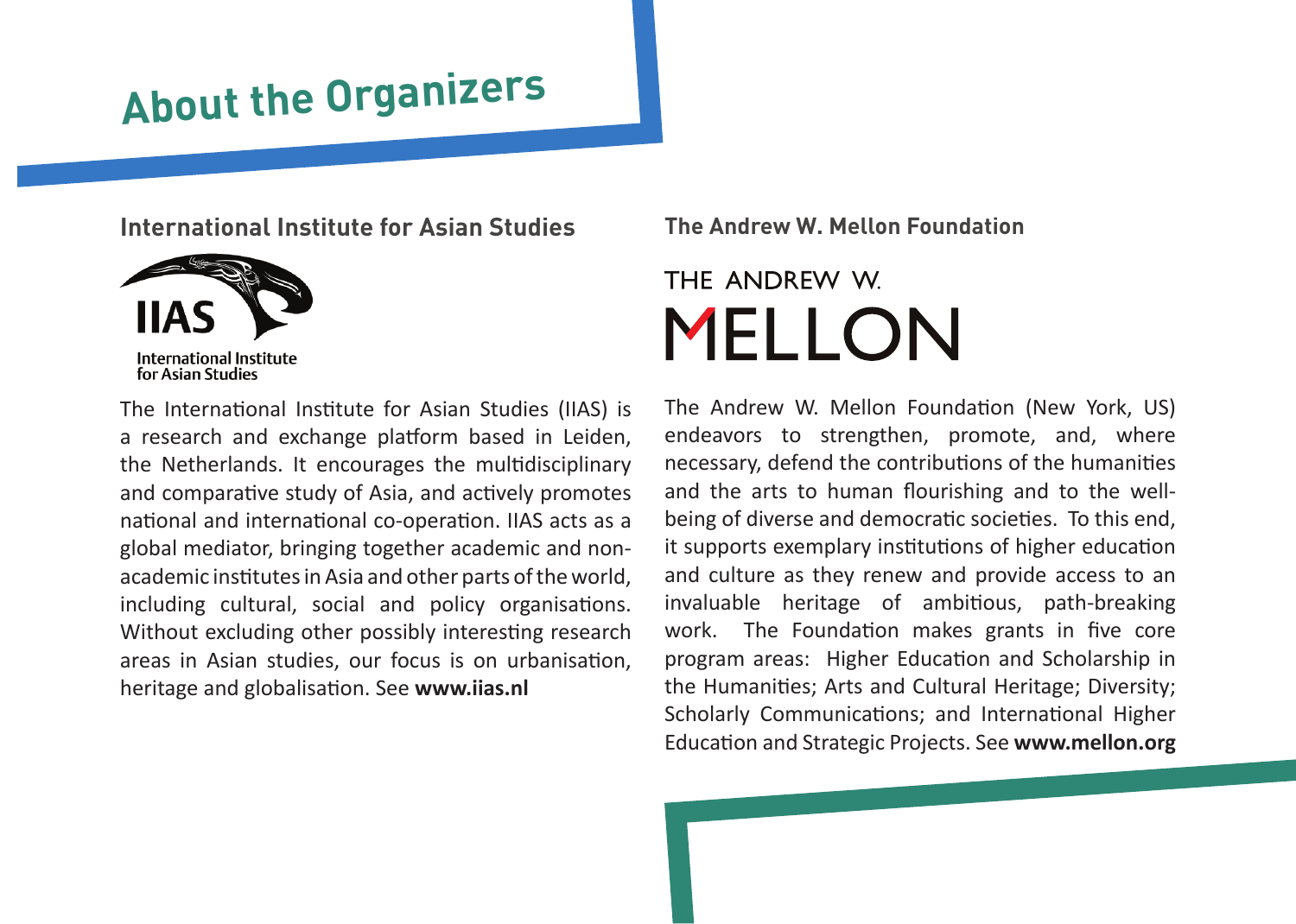#### **Amsterdam Centre for Globalisation Studies**



The Amsterdam Centre for Globalisation Studies (ACGS) at the University of Amsterdam consists of an interdisciplinary team of researchers to generate new ways of understanding and explaining the relationship between globalisation and cultural transformation. Specific projects are developed within four interlocking research programmes addressing, respectively, issues of mobility, sustainability, aesthetics, and connectivity. These programmes have been selected to enable groundbreaking approaches to a range of pressing social concerns associated with globalisation, including issues of multiculturalism and multilingualism; ethics, politics, and nationalism; and the rise of new media and digital culture. See **www.acgs.uva.nl**

#### **Department of Humanities and Creative Writing, Hong Kong Baptist University**



Hong Kong Bantist University | 香港清會大學

The Department of Humanities and Creative Writing (HMW) at the Hong Kong Baptist University consists of the Humanities Programme; the Creative and Professional Writing Programme; and the Liberal and Cultural Studies Programme. Apart from training students to think critically, to sympathize with humanity and to appreciate life, HMW is dedicated to creative and professional writing and enhance the cultural literacy and cross-cultural sensibilities of students. The predecessor of HMW, the Humanities Programme, was founded in 1990 as the first and unique undergraduate programme in Hong Kong dedicated to offering a broad liberal arts education. See **www.hmw.hkbu.edu.hk**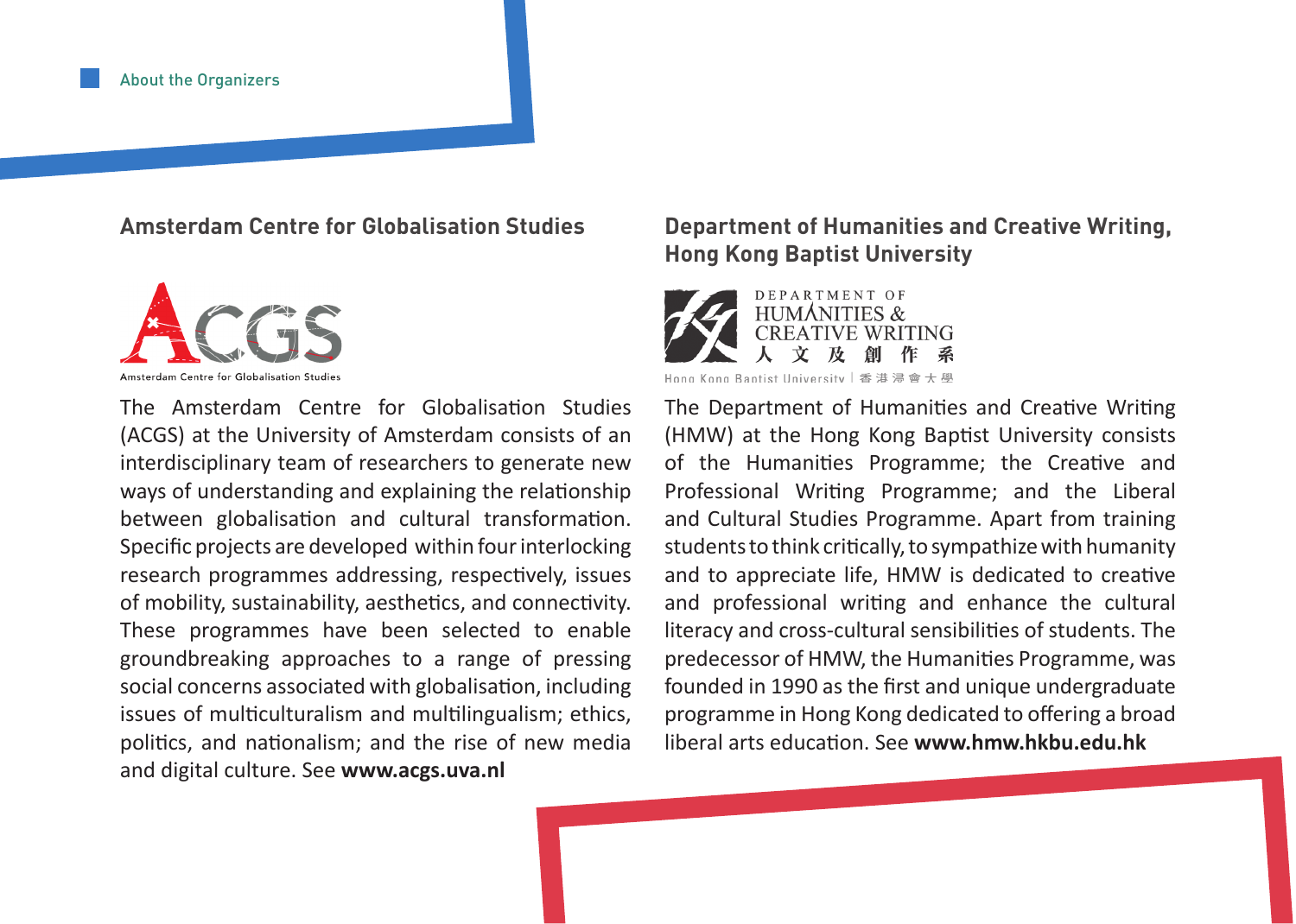About the Organizers

Venue Partner: **1a space**

# 1C Space

1a space, founded in 1998, is an independent, nonprofit making contemporary visual art organization and art venue founded by a collective of Hong Kong art workers. It aims to promote the critical dissemination of contemporary visual arts practices and affiliated art forms through 1a space programme drawn from Hong Kong and international arena. 1a space has played a vital role in developing new frontiers for the visual art scene in Hong Kong and abroad. One of its major achievements has been to establish contemporary visual art within a wide viewing public, making it more popular and accessible. See **www.oneaspace.org.hk**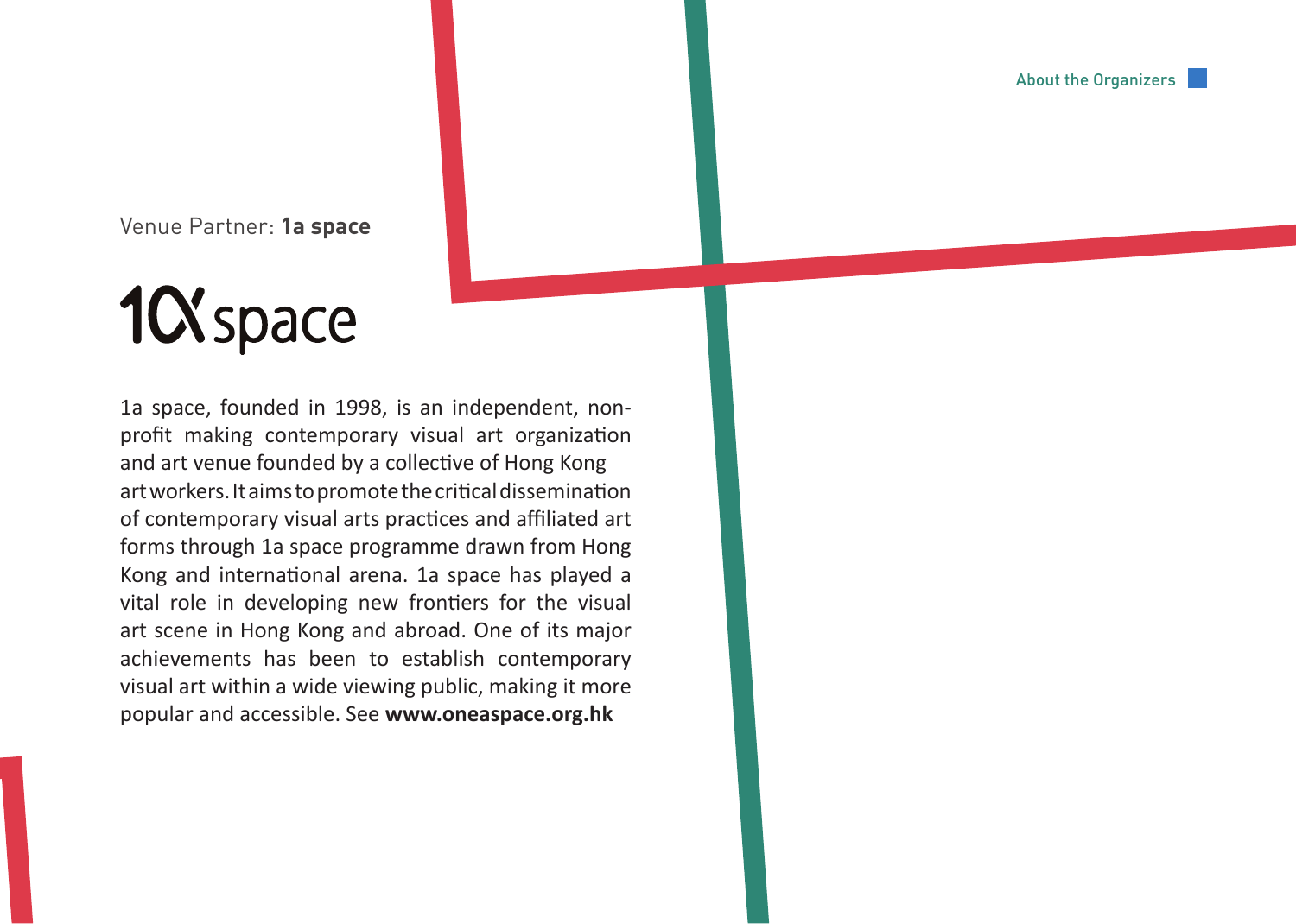## **General Context**

#### **Research, education & networking**

With the objective of reshaping the field of Asian Studies the three-year pilot programme (2014-2016) "Rethinking Asian Studies in a Global Context" seeks to foster new humanities-focused research. In practice, this means adapting Asian Studies to an interconnected global environment built on a network of academics and practitioners from Asia, the America's, Europe and Africa. Educational opportunities are created by selecting cross-disciplinary methodological questions likely to shift scholarly paradigms as they pertain to Asia.

Funded by the Andrew W. Mellon Foundation, the initiative is coordinated by the International Institute for Asian Studies (IIAS) in Leiden, The Netherlands, in collaboration with numerous institutions in Asia, the United States, Europe and Africa. The pilot programme includes a range of scholarly activities such as workshops, conferences and summer schools in five topical areas, or fora, that cut across regions and disciplines:

- **1. Artistic Interventions: Histories, Cartographies and Politics in Asia**
- **2. Uses of Culture and Cultural Heritage**
- **3. Asian Spatialities (the Indian Ocean World, Central Eurasia and Southeast Asian Borderlands)**
- **4. Idea of the City in Asian Contexts**
- **5. Views of Asia from Africa**

### **Alternative narratives**

Both the research orientations and the architecture of the programme seek to enable participants to think in terms of a decentered knowledge on Asia, exploring alternative narratives of Asian history, questioning conventional spatial configurations of Asia through the study of cities, exploring the complexity of the localglobal nexus, and suggesting alternative approaches from those developed in Western – or Asian – academia.

Find more information on: **http://rethinking.asia**

#### **Research strategy**

The programme is incorporated in the overall research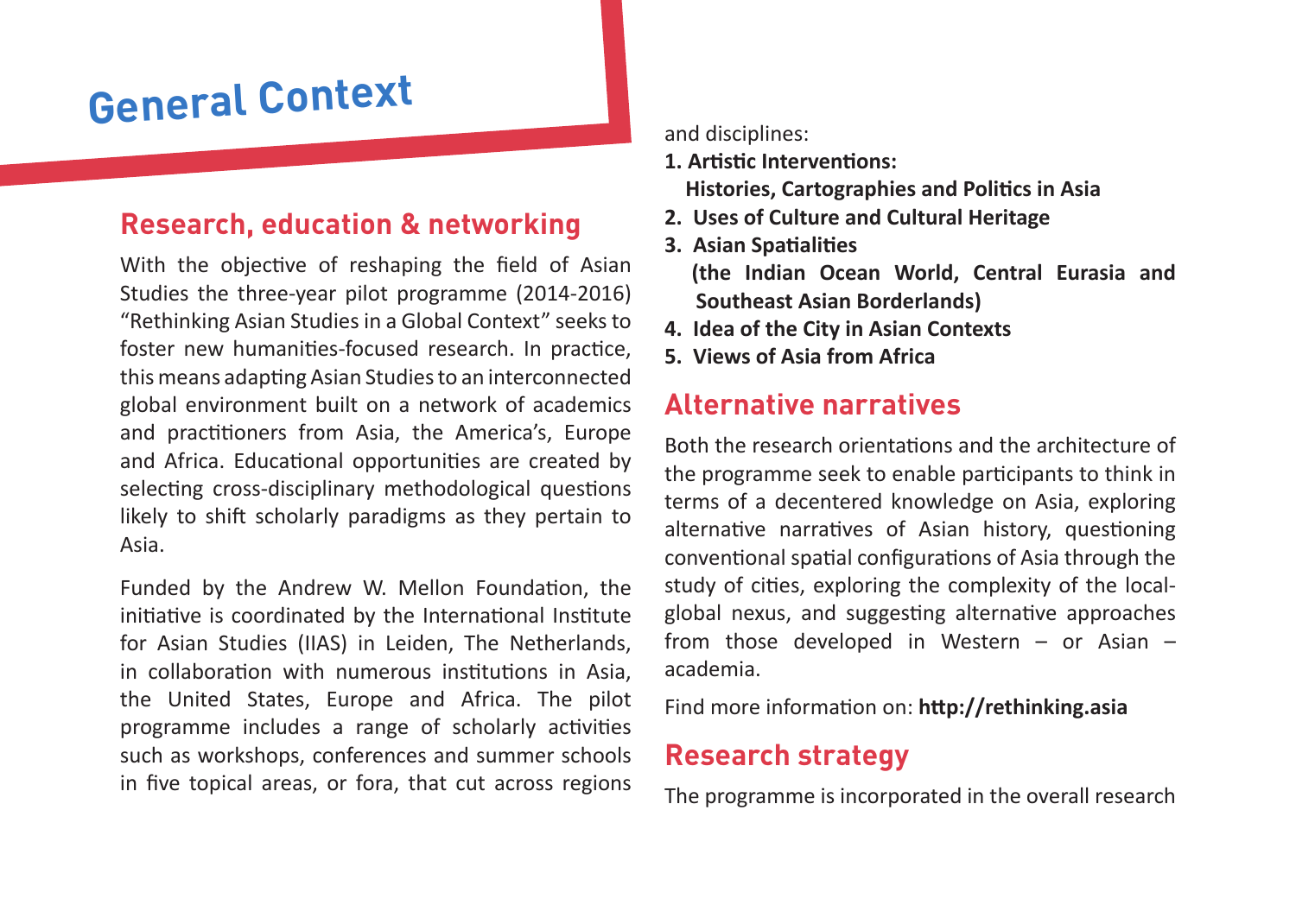General Context

strategy of the IIAS, which focuses on three thematic clusters, namely Asian Cities, Asian Heritages and Global Asia.

The workshops and roundtables events are part of the research network Rethinking Asian Studies, find more information on:

**Website http://rethinking.asia**

Facebook **Rethinking Asian Studies Forum 1: Artistic Interventions**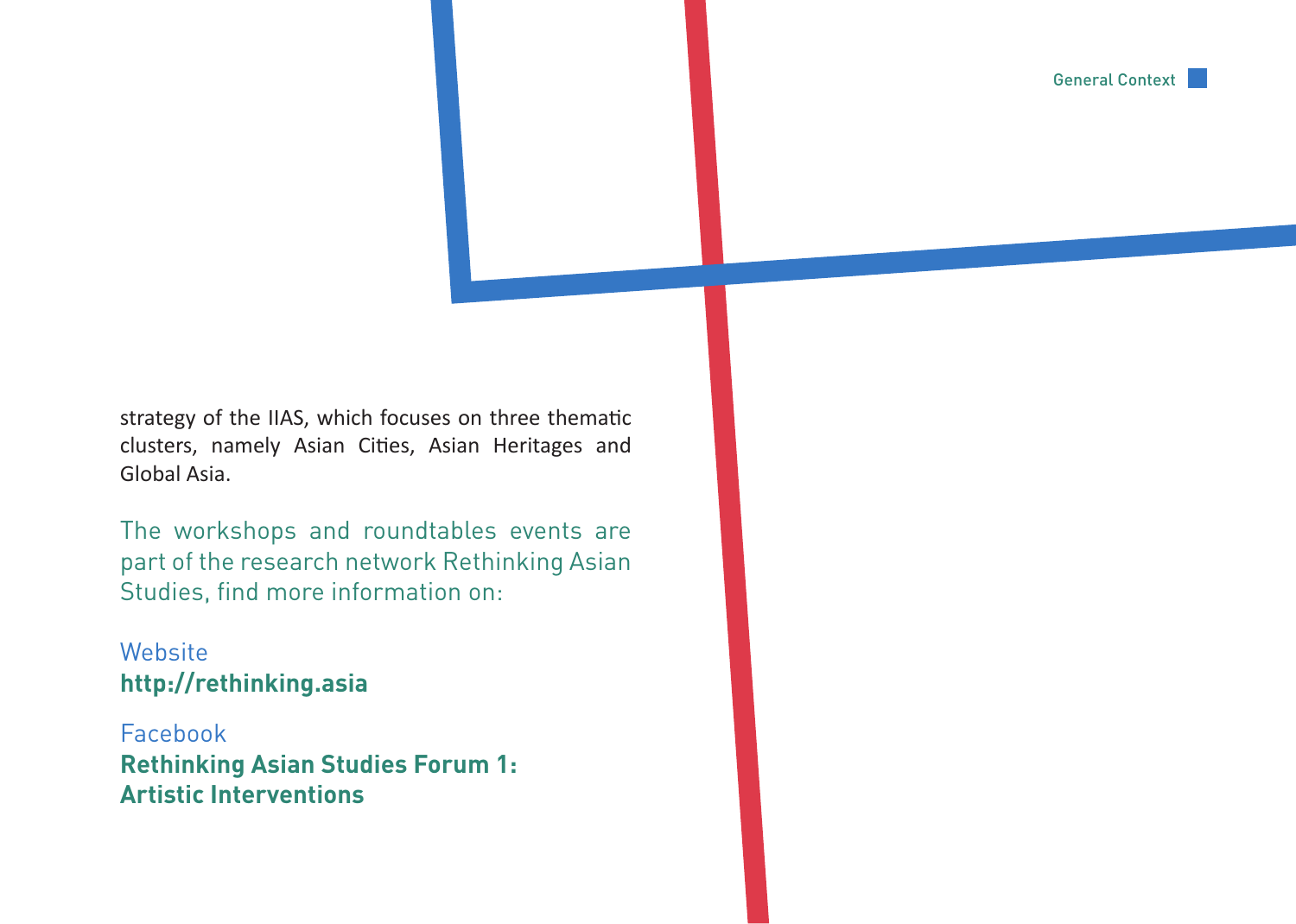## **Contact List**

#### **Sadiah BOONSTRA**

International Institute for Asian Studies sadiahboonstra@gmail.com

#### **Zoe BUTT**

San Art zoe@san-art.org / zoembutt@gmail.com

**Yaminay Nasir CHAUDHRI** Tentative Collective yaminay@gmail.com

**CHEN Yun** West Heavens chenyun\_fd@hotmail.com

#### **CHOI Yan Chi**

Artist, Curator 1a space Gallery chenyun\_fd@hotmail.com

#### **Yiu Fai CHOW**

Hong Kong Baptist University yfchow@hkbu.edu.hk

#### **Tiffany CHUNG**

Artist tiffanytchung@gmail.com

**Anneke COPPOOLSE**  Lingnan University of Hong Kong annekecoppoolse@gmail.com

**Serge-Aimé COULIBALY** Faso Danse Theatre sergeaime1@gmail.com

**Patrick FLORES** University of the Philippines patrickdflores@yahoo.com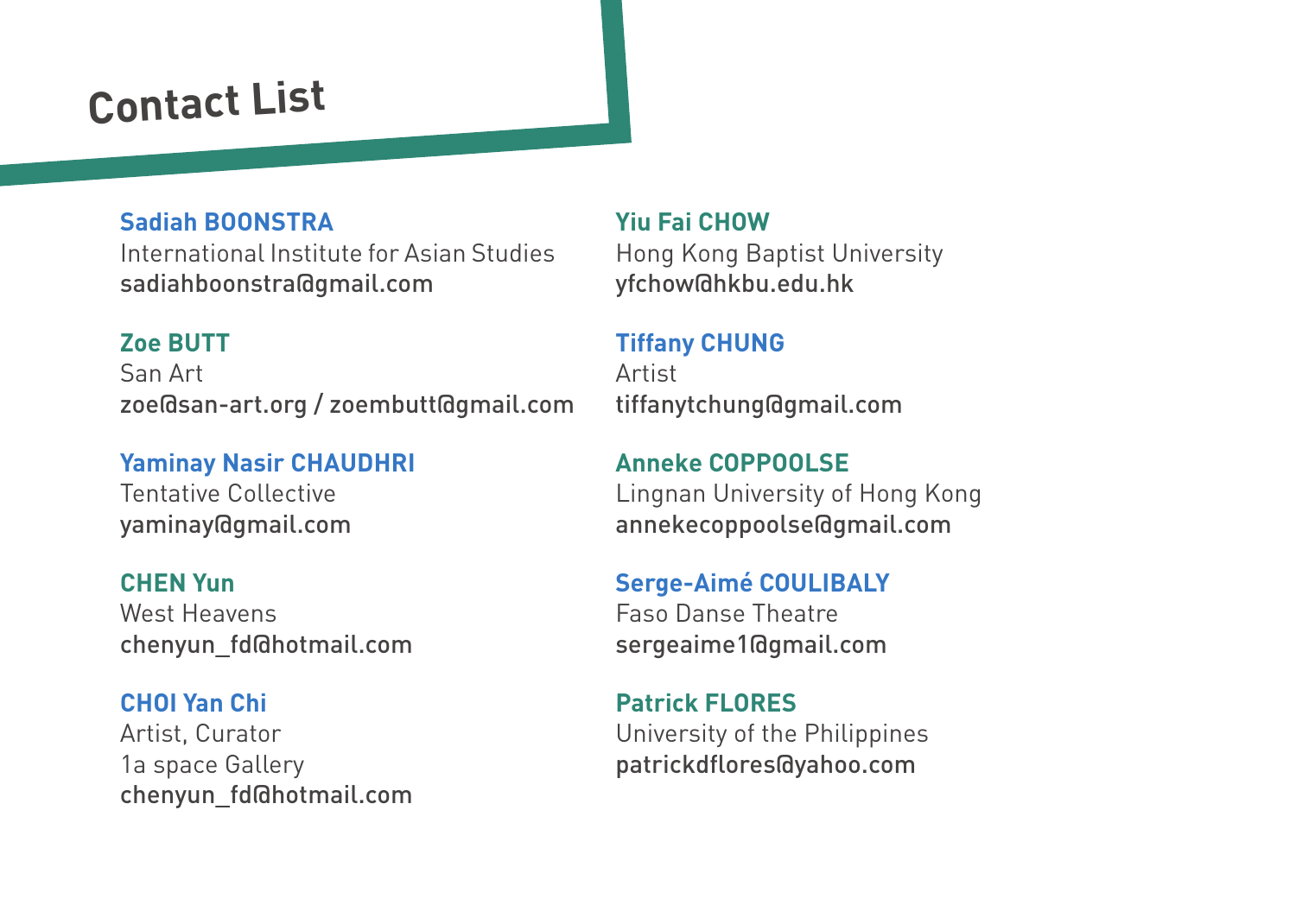#### **Gridthiya GAWEEWONG**

Project 304; the Jim Thompson Art Center project304@gmail.com

#### **Tessa Maria GUAZON**

University of the Philippines tessaguazon@gmail.com

#### **Louis HO Kin Chung**

Hong Kong Baptist University louisho@hkbu.edu.hk

#### **Marloes van HOUTEN**

Lingnan University of Hong Kong mrls.vanhouten@gmail.com

#### **Claire HSU**

The Asia Art Archive claire@aaa.org.hk

#### **Christine ITHURBIDE**

Paris Diderot University c.ithurbide@orange.fr

#### **Edwin JURRIËNS**

The University of Melbourne edwin.jurriens@unimelb.edu.au

#### **Jane Jin KAISEN**

The Royal Danish Academy of Fine Arts / University of Copenhagen janejinkaisen@gmail.com

#### **Jeroen de KLOET**

University of Amsterdam b.j.dekloet@uva.nl

#### **Viet LE**

The California College of the Arts vietle@mindspring.com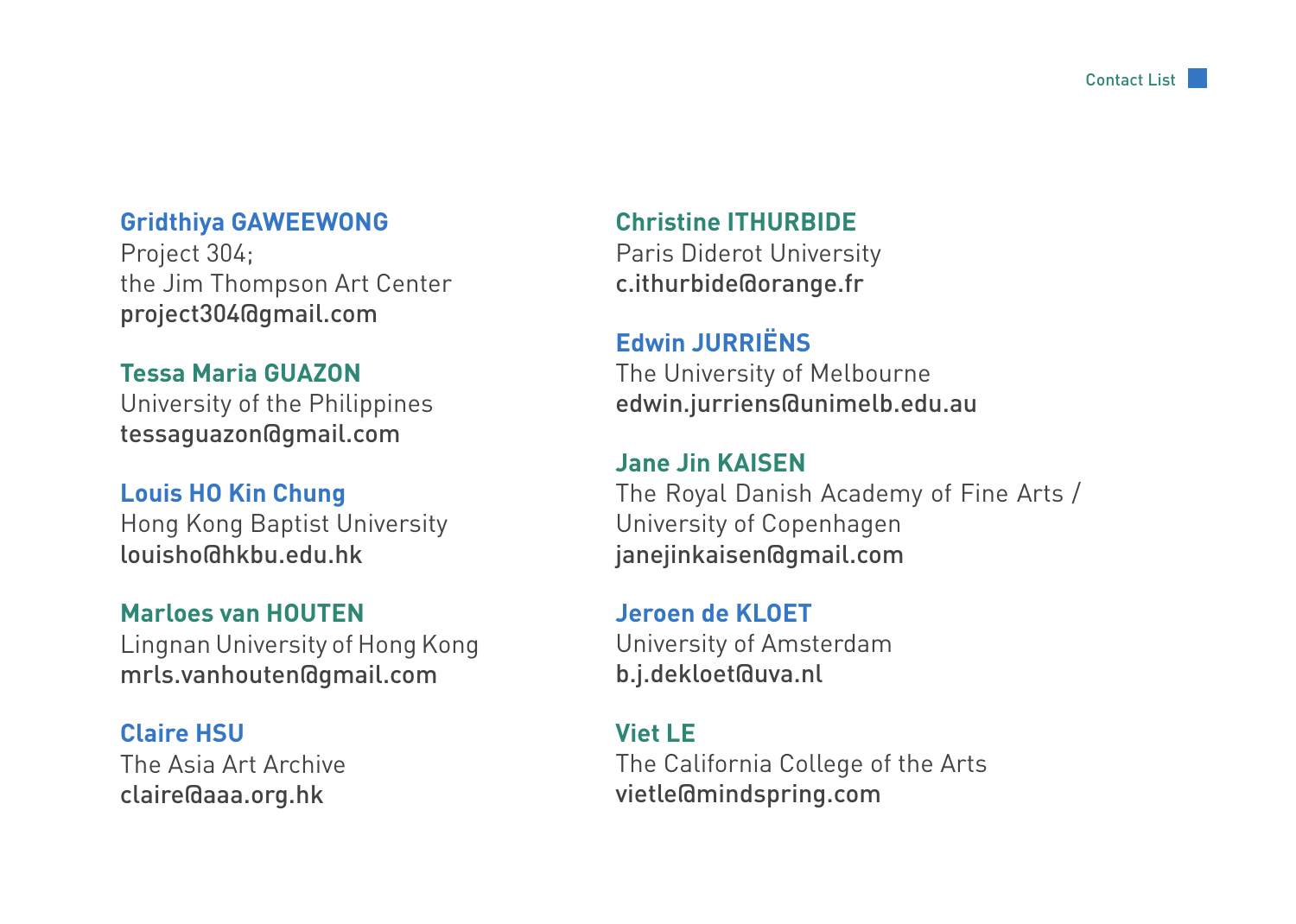#### **Felicia LOW Ee Ping**

National University of Singapore felicia@ccd.sg

#### **Titia van der MAAS**

International Institute of Asian Studies t.van.der.maas@iias.nl

#### **Anson MAK Hoi Shan**

Hong Kong Baptist University ansonmak@hkbu.edu.hk / aahsun@gmail.com

#### **Eva MAN Kit Wah**

Hong Kong Baptist University evaman@hkbu.edu.hk

#### **Satomi MATOBA**

Hijiyama University satomi\_matoba@hotmail.com

#### **Kingsley NG**

Hong Kong Baptist University kingsleyng@hotmail.com

#### **PAK Sheung-Chuen**

Artist tozerpak@gmail.com

#### **Philippe PEYCAM**  International Institute of Asian Studies p.m.f.peycam@iias.nl

#### **Kalpana RAGHURAMAN**

Artist, Cultural Anthropologist kalpanarts@gmail.com

#### **Claro RAMIREZ**

Back to Square Juan claro.ramirez.jr@gmail.com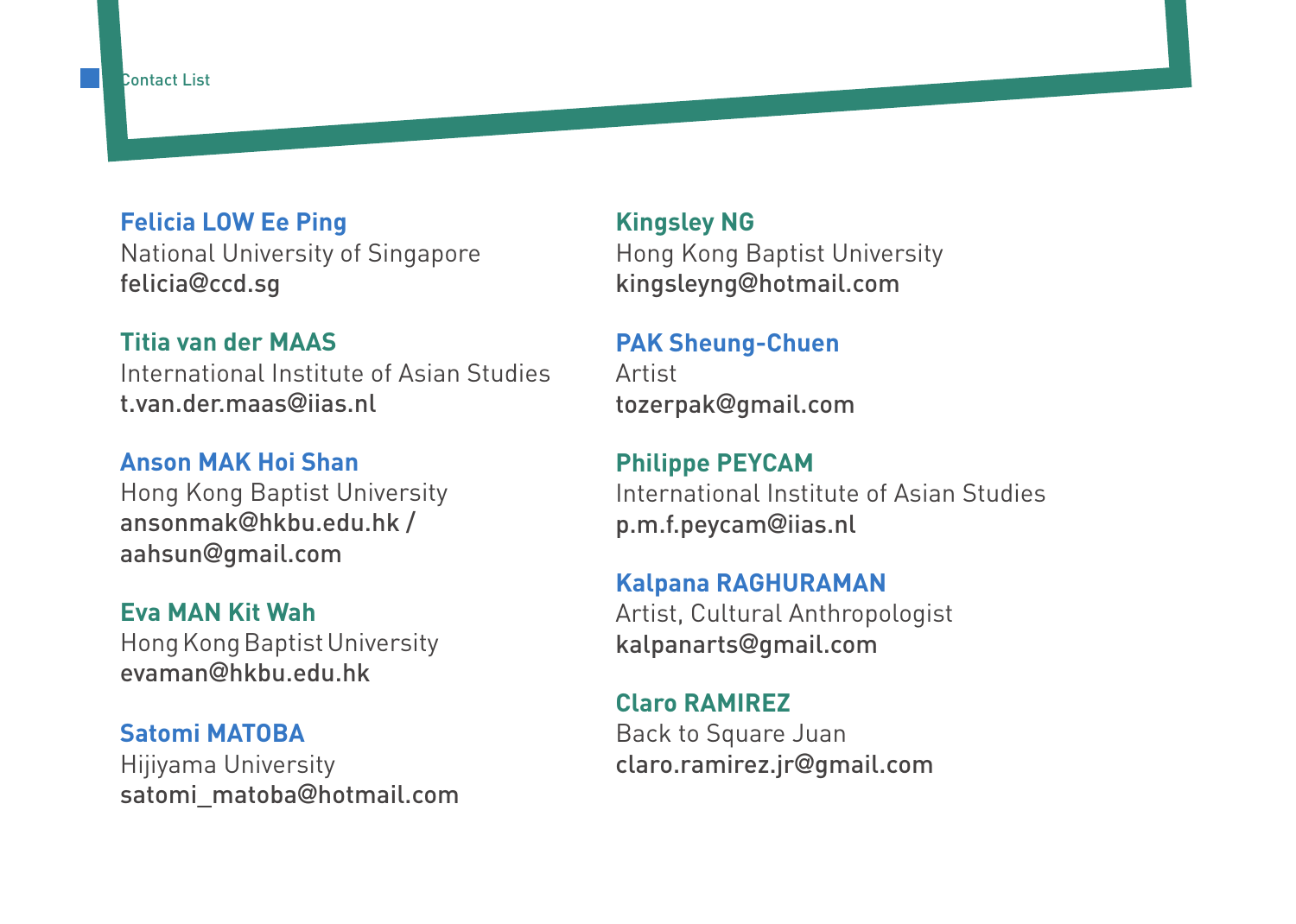Contact List

#### **RUNE Kobayashi**

Kobe University runekobayashi@yahoo.com

#### **Priya SRINIVASAN**

University of California Riverside priya66@yahoo.com

#### **Y-Dang TROEUNG**

City University of Hong Kong ytroeung@cityu.edu.hk

#### **XING Danwen**

Danwen Studio danwenstudio@gmail.com / info@danwen.com

#### **YOSHITAKA Mouri**

Tokyo National University of Fine Arts and Music yoshimouri@hotmail.com

#### **Cally YU Yeuk Mui**

Grey and Green Ping Pong green7086@gmail.com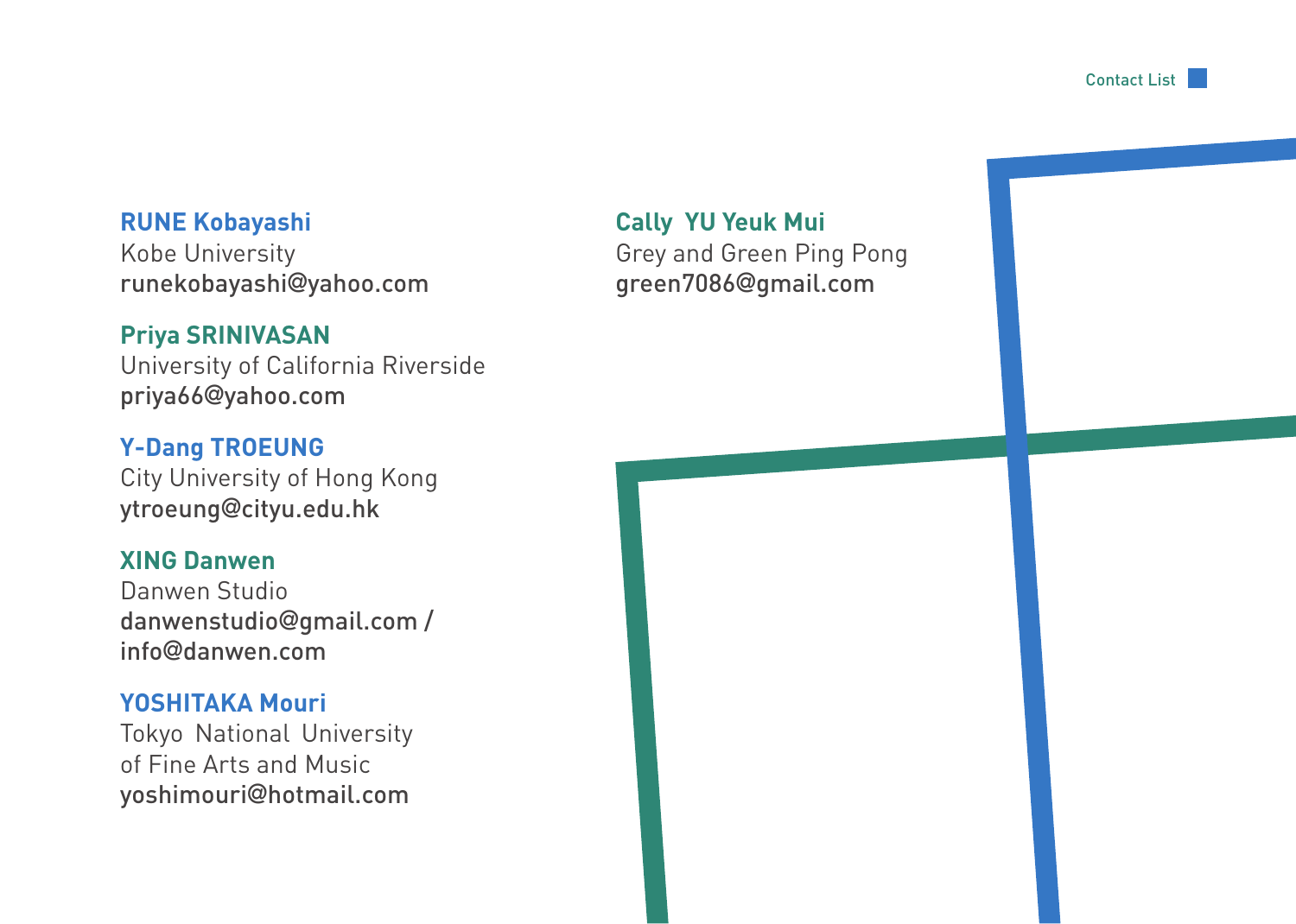## **Credits**

#### **Organizers**

International Institute for Asian Studies Andrew W. Mellon Foundation Amsterdam Centre for Globalisation Studies Department of Humanities and Creative Writing, Hong Kong Baptist University

#### **Organizing Committee**

#### Dr. Sadiah Boonstra

IInternational Institute for Asian Studies, Leiden University

#### Dr. Chow Yiu Fai

Department of Humanities and Creative Writing, Hong Kong Baptist University

#### Prof. Jeroen de Kloet

Amsterdam Centre for Globalisation Studies, University of Amsterdam

#### Dr. Việt Lê Visual Studies Program Visual + Critical Studies Graduate Program, California